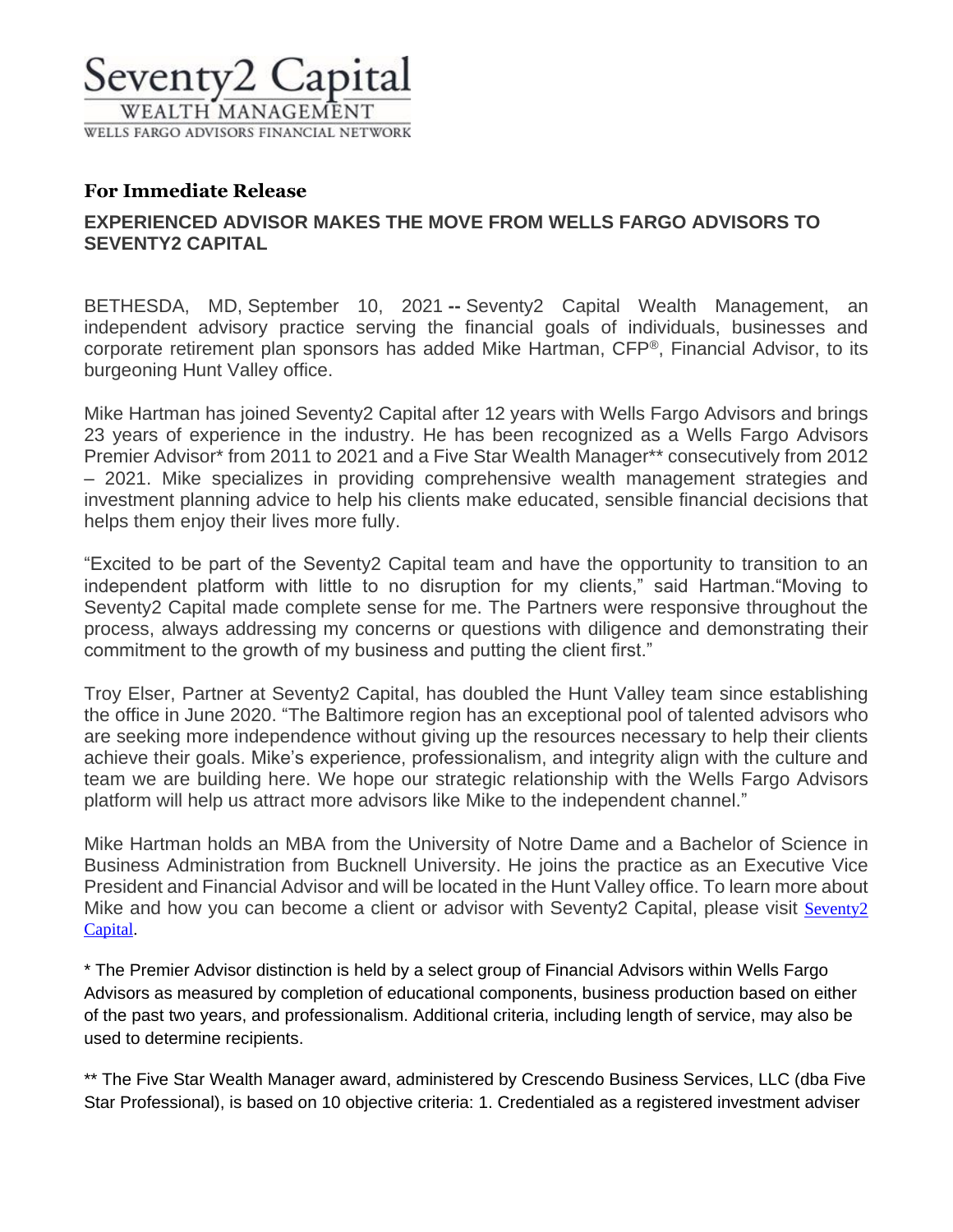or a registered investment adviser representative; 2. Active as a credentialed professional in the financial services industry for a minimum of 5 years; 3. Favorable regulatory and complaint history review (unfavorable feedback may have been discovered through a check of complaints registered with a regulatory authority or complaints registered through Five Star Professional's consumer complaint process\*); 4. Fulfilled their firm review based on internal standards; 5. Accepting new clients; 6. Oneyear client retention rate; 7. Five-year client retention rate; 8. Non-institutional discretionary and/or nondiscretionary client assets administered; 9. Number of client households served; 10. Education and professional designations. Wealth managers do not pay a fee to be considered or awarded. Once awarded, wealth managers may purchase additional profile ad space or promotional products. The award methodology does not evaluate the quality of services provided and is not indicative of the winner's future performance. For 2021, 2,029 Baltimore-area wealth managers were considered for the award; 237 (12% of candidates) were named 2021 Five Star Wealth Managers. \*To qualify as having a favorable regulatory and complaint history, the person cannot have: 1. been subject to a regulatory action that resulted in a suspended or revoked license, or payment of a fine, 2. had more than three customer complaints filed against them (settled or pending) with any regulatory authority or Five Star Professional's consumer complaint process, 3. individually contributed to a financial settlement of a customer complaint filed with a regulatory authority, 4. filed for bankruptcy, or 5. been convicted of a felony. For 2020, 1,898 Baltimore-area wealth were managers considered for the award, 234 (12% of candidates) were named Five Star Wealth Managers. For 2019, 1,865 Baltimore-area wealth managers were considered for the award, 265 (14% of candidates) were named Five Star Wealth Managers. For 2018, 1,759 Baltimore-area wealth managers were considered for the award, 232 (13% of candidates) were named Five Star Wealth Managers. For 2017, 1,093 Baltimore-area wealth managers were considered for the award, 355 (33% of candidates) were named Five Star Wealth Managers. For 2016, 1,215 Baltimore-area wealth managers were considered for the award, 356 (30 % of candidates) were named Five Star Wealth Managers. For 2015, 1,749 considered Baltimore-area wealth managers were considered for the award, 412 (24% of candidates) were named Five Star Wealth Managers. For 2014, 1484 Baltimore-area wealth managers were considered for the award, 395 (26% of candidates) were named Five Star Wealth Managers. For 2013, 1490 Baltimore-area wealth managers were considered for the award, 448 (30% of candidates) were named Five Star Wealth Managers. For 2012, 1470 Baltimore-area wealth managers were considered for the award, 262 (17% of candidates) were named Five Star Wealth Managers.

\*\*\*The Greater Washington Area Best Places to Work award program determined by surveys that went directly to employees who answered a series of questions, ranked across 5 categories such as fun, collaborative, culture, compensation and benefits offerings and other amenities as well as management practices

#### **About Seventy2 Capital Wealth Management**

Seventy2 Capital Wealth Management is an independent, private client practice headquartered in Bethesda, MD. With decades of combined experience at some of Wall Street's largest firms, advisors specialize in addressing the unique needs of Fortune 500 executives, successful individuals and families, and small to medium-sized businesses. Seventy2 Capital is committed to maintaining the highest standards of care and professionalism. They have 22 registered associates, 9 support associates and some of the most advanced designations